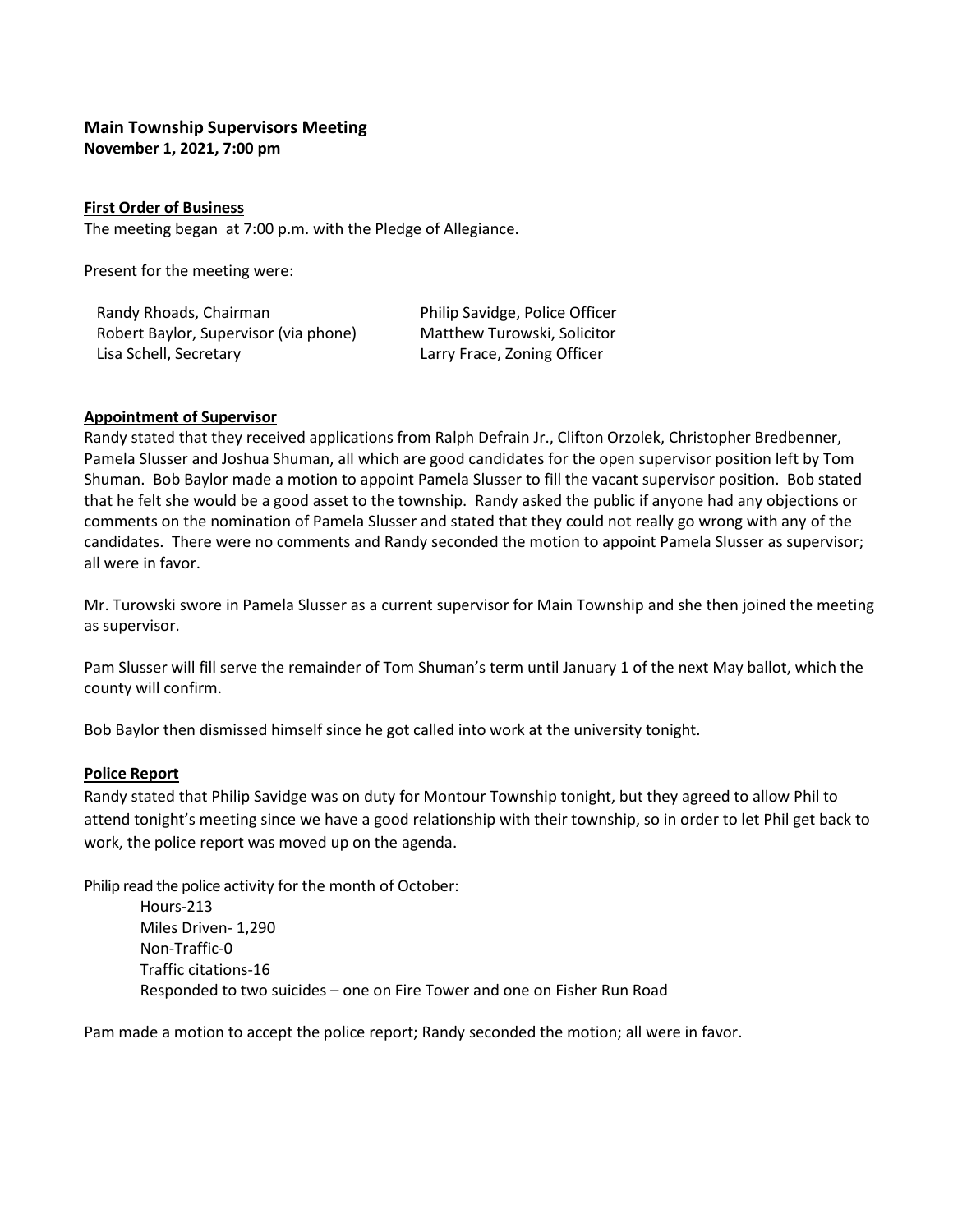### **Minutes of Meeting**

Randy stated that the minutes and agenda were available for review on the webpage. Pam made a motion to approve the October 4, 2021, Randy seconded the motion; all were in favor.

### **Treasurer's Report**

| <b>General Fund</b>                              |              |
|--------------------------------------------------|--------------|
| Previous Balance                                 | 241,955.16   |
| Deposits Received                                | 10,058.24    |
| <b>Bills Paid</b>                                | (24, 853.75) |
| <b>Current Balance</b>                           | 227,159.65   |
|                                                  |              |
| <b>Employer Tax Account Fund</b>                 |              |
| <b>Previous Balance</b>                          | 1,140.00     |
| Commonwealth of PA                               | (219.66)     |
| <b>Current Balance</b>                           | 920.34       |
| <b>Special Account</b><br><b>Current Balance</b> | 66,874.29    |
| <b>Fire Tax Account</b>                          |              |
| <b>Previous Balance</b>                          | 39,633.78    |
| Deposit                                          | 181.89       |
| <b>Current Balance</b>                           | 39,815.67    |
| <b>State Account</b>                             |              |
| Previous Balance                                 | 154,071.75   |
| Interest                                         | 32.72        |
| <b>Current Balance</b>                           | 154,104.47   |

Pam made a motion to approve the October treasurer's report as read; Randy seconded the motion.

## **Public Comment**

Mr. Bodman stated that he read the article in the Press Enterprise in regard to the building being haunted and that in the article is stated that the hallways are dark, which could pose a safety issue and felt there should be better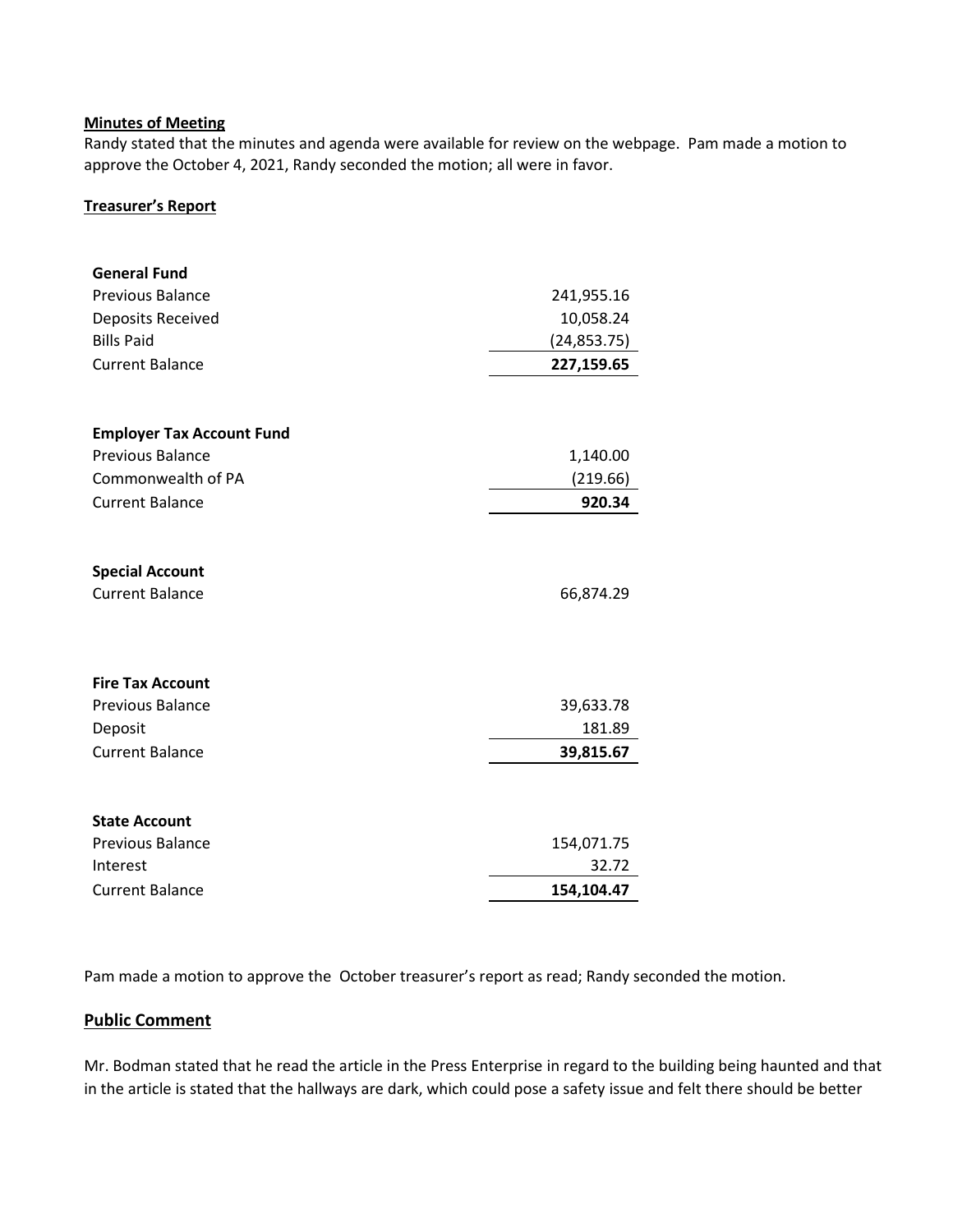lighting. Randy stated that they did switch some the lights with LCD bulbs when they switched out the garage and there is a two-way switch upstairs in the hallway.

It was also noted that the transfer of funding that was in the paper Charlie Williams asked about last month was the funding of the American Rescue Act Covid relief.

Michelle Loff asked what projects would be worked on next year. Randy stated that they will replacing pipes and that the steel pipe above her driveway does need to be changed.

Kim Orzolek stated she felt it would be a good idea to have plaques made for the township building to honor all the past supervisors and stated it would be a good eagle scout project for a boy scout.

Jesse Bredbenner asked if there was any update on the owner of the railroad bed behind his house. Mr. Frace stated that he did not get a chance yet but will look into it. Jesse stated that he would like to do something since a number of out-of-town people are using it.

Diane Littlewood from Wonderview stated that she wanted to give an update on the Wonderview issues since she attended the township meeting in July. She stated that she took her concerns of putting up guiderails at the entrance to Wonderview to Catawissa Township but was told they do not have the funding or the manpower to do anything about the issue. She called PennDot about the entrance since it is off a state intersection, but they will not get involved since it is not on the state road. She also called Chris Young, Columbia County Commissioner about her concerns, who then referred her to Matt Hess from the Columbia County Redevelopment Authority. Mr. Hess even came out and looked at the area and stated there is possible funding, but they have not heard back from him. She also sent letters to the residents about her concerns with the safety of the entrance, speeding in the area and the upkeep of properties.

Randy stated that it is a sticky situation since the issue is not in our township and though the township could afford to replace the guiderails, due to liability concerns, there would have to be an agreement with Catawissa Township for permission to put it up and also who would maintain it, since Main Township has no control over that portion of the development.

Mr. Turowski stated that the township does not have any authority at this time to do anything since Catawissa owns it or has the jurisdiction of that area. Mr. Turowski asked if Mr. Yohey ever dedicated the road to the township after he put in the development, but as far as Randy knew, Main Township does not have any claim to the road. Mr. Turowski stated that the next steps would be to see who actually has ownership of that piece of property in question, by researching the original agreement for Wonderview with Mr. Yohey, which the Recorder of Deeds should have on file at the courthouse.

## **Old Business**

## **Yellow Truck**

Randy stated that Bradco is finished with the truck, and they are going to inspect it and then we can pick it up.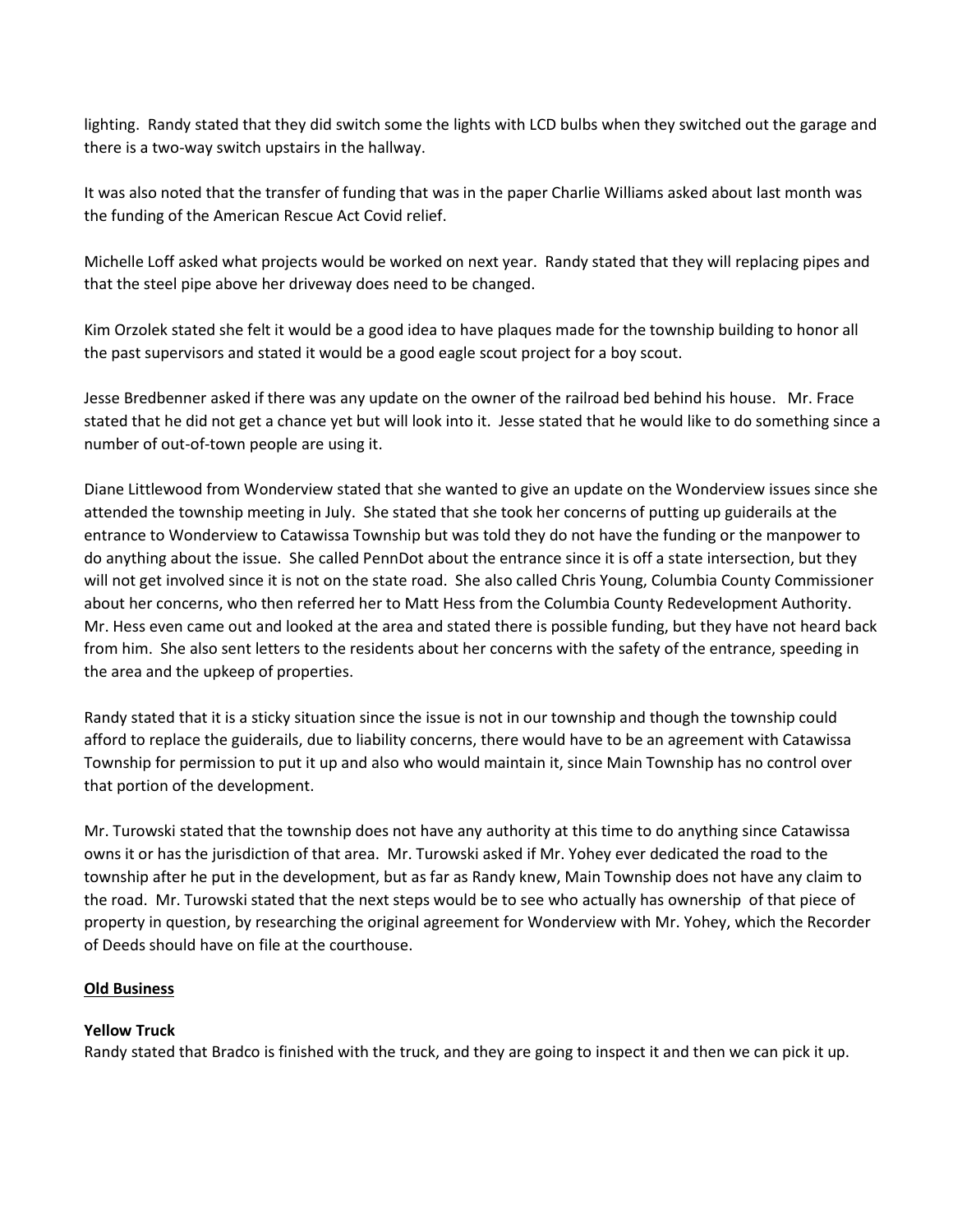### **Chairlift**

Randy asked Larry Frace if the one outstanding issue with the handicap sign was corrected yet. Larry stated the did correspond with county via email and will let the township know when it is completed.

#### **New Business**

#### **Fire Company Report**

Dave Broadt, Fire Chief, stated that since there have been number of questions about the fire company's expenses, he will provide his presentation at the end of the meeting since he has a PowerPoint presentation, and it will take over five minutes. The presentation will provide information on what the fire company does, how long they have been operating, discuss their expenses and goals for the future of the fire company.

### **2022 Budgets**

Lisa stated the 2022 budgets will be advertised and posted on the webpage and be ready for adoption at the December Supervisor's meeting.

### **Sewage Officer Report**

Lisa read the October report submitted by William Brior.

He investigated one sewage malfunction for Dan O'Kane and attended DEP Act 537 Training.

Mr. Brior also maintained the township's Act 149 files for October 2021.

Pam made a motion accept the Sewage Officer Report; Randy seconded the motion; all were in favor.

## **Zoning/Construction Report**

Zoning Permits – no permits were issued.

Construction Permits – no permits were issued.

#### **Zoning Issues**

286 Main/Mifflin Road

The owner filed appeals on both citations and a hearing was held of September 2, 2021, and he was given a 60-day continuance to come into compliance. Larry stated the hearing is scheduled for November 2, 2021, at 10:00am.

250 River Drive Complaint about grass and branches on the right of way. Letter will be sent out.

108 Mountain Pink Complaint about trailer not being licensed in field. Larry sent the owner a copy of the Ordinance.

Pam made a motion to accept the Zoning Report; Randy seconded the motion; all were in favor.